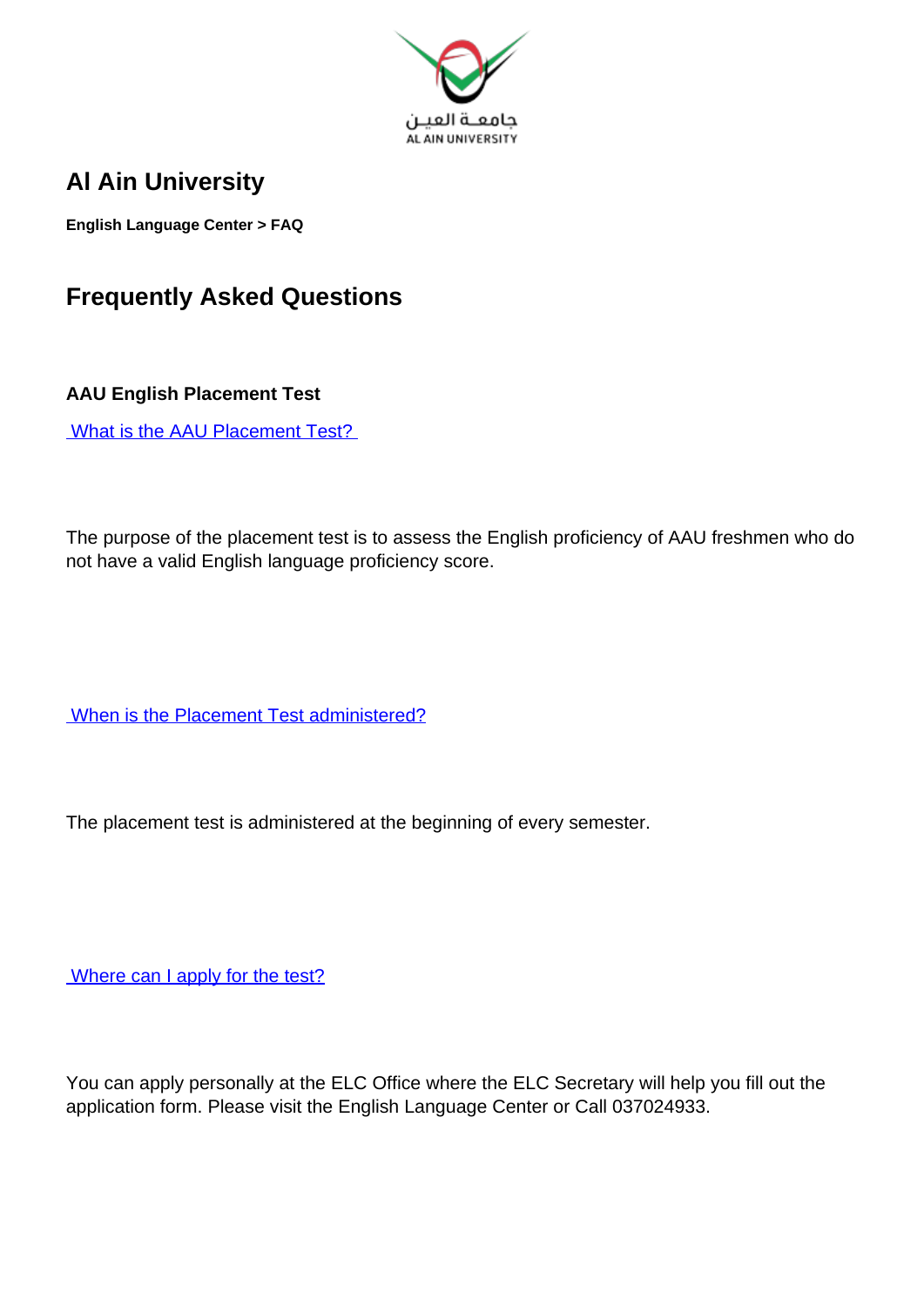Where is the ELC Office situated?

The ELC Office is situated in Building A on the first floor)

'What is the placement test format and how long will it take?'

The English Placement Test has three parts – Vocabulary, Grammar and Reading. The total test time is 1 hour and 30 minutes with a total of 50 questions.

What are the English Language Proficiency and English Language Level Regulations

- In accordance with the Ministry of Education requirements, students who apply for admission to undergraduate programs delivered in Arabic are required to submit an evidence of satisfactory English language proficiency score (450 in TOEFL iTP, or Band 4.5 in IELTS).
- If students have no TOEFL or IELTS satisfactory scores, they are asked to sit for the AAU English Placement Test to determine their English Language proficiency level.
- Based on their results on the Placement Test, students are placed in the following course:
	- o Intensive Remedial English (IRE)
- Students who obtain a score of 90 or above are exempted from taking the Intensive Remedial English course at the ELC and are allowed to register for University General Requirements.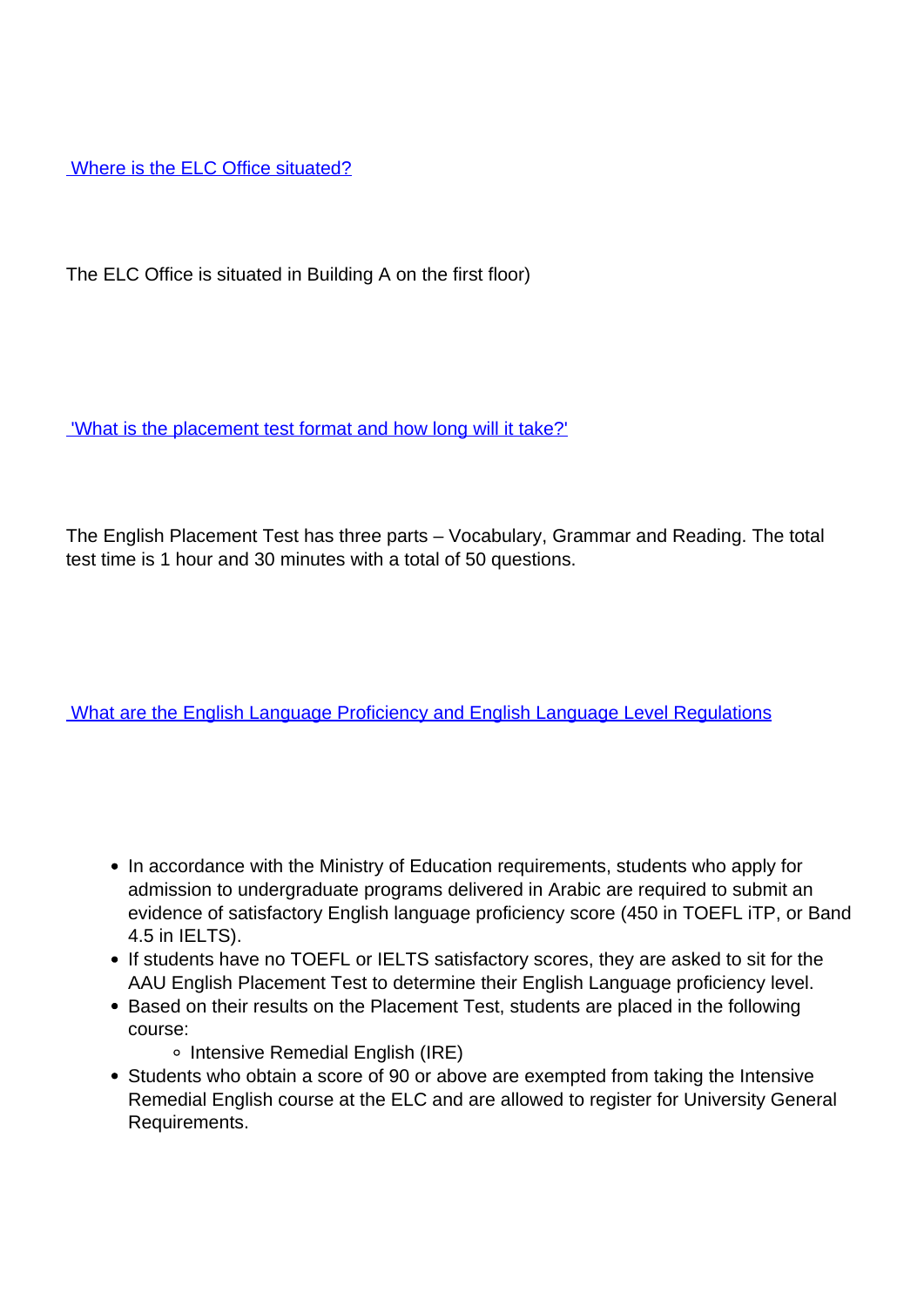**The IELTS Test**

What is the IELTS Test?

Al Ain University is now an authorized IELTS Test Venue in partnership with the British Council.

IELTS is the world's most popular English language proficiency test with two million tests taken in the last year. Taking IELTS opens doors – it can help you live, study and work in 135 countries around the world. More than 9,000 organisations worldwide accept IELTS, including government, academic and employment institutions- including over 3,000 institutions in the USA. In fact, IELTS is the only English language test accepted for immigration purposes by all countries that require one. IELTS is designed to assess the language ability of candidates who want to work or study in countries where English is the language of communication.

What is the **IELTS** Test Format?

IELTS has four modules – Listening, Reading, Writing and Speaking.

What is the Total Test Time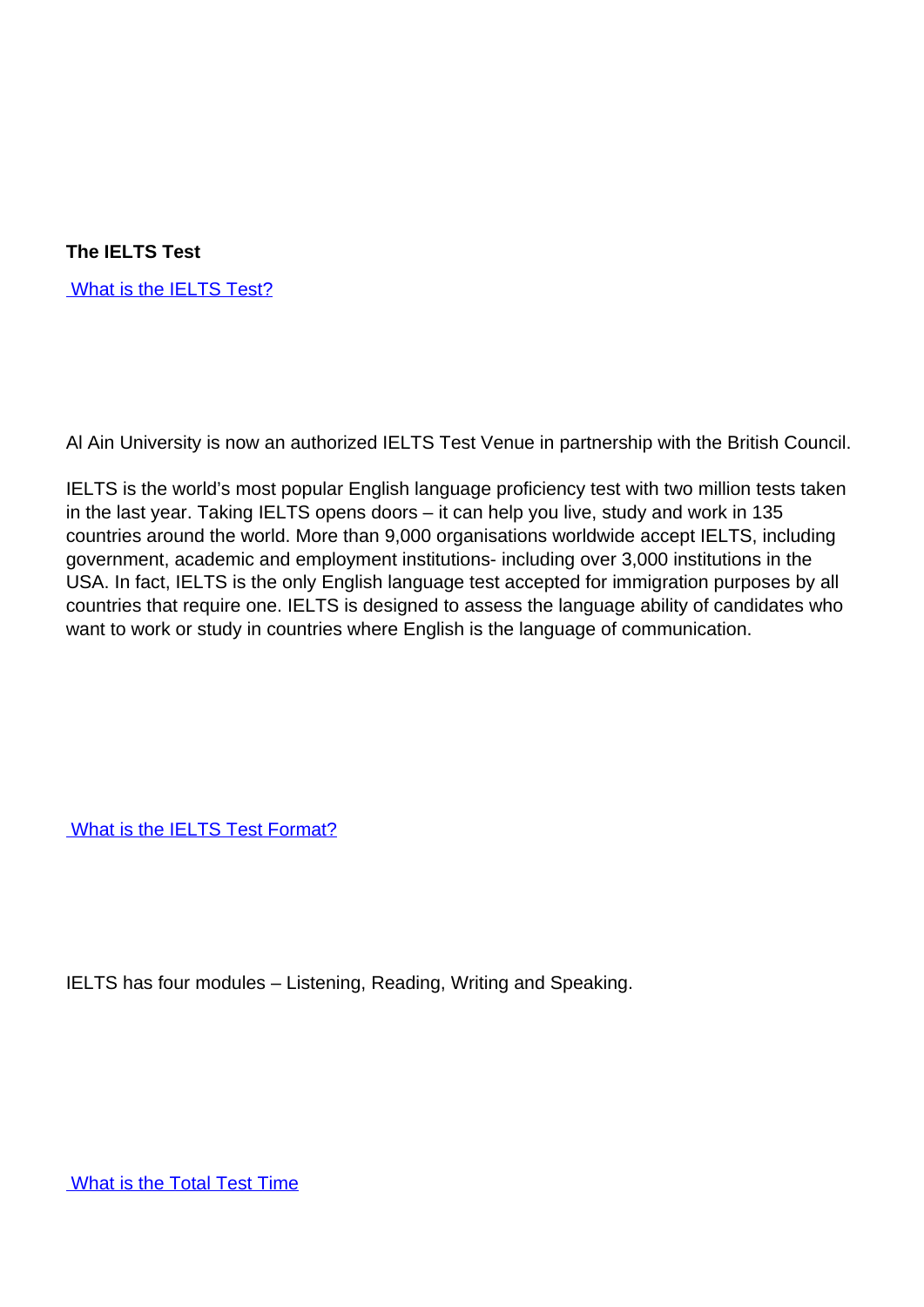The total test time is 2 hours and 45 minutes. The Listening, Reading and Writing tests are done in one sitting. The Speaking test may be on the same day or up to seven days before or after the other tests. You will be advised of the time for your speaking interview when you apply.

Time Table

Reading 20 and 40 questions 60 minutes Writing 2 tasks 60 minutes

Listening 20 and 40 questions 20 approximately 30 minutes Speaking 3 parts 3 parts 11–14 minutes

What is the mode of Registration and Payment?

For registration, please visit https://ieltsregistration.britishcouncil.org/

What are the **IELTS Testing Venues at AAU?** 

Abu Dhabi Campus

Al Ain Campus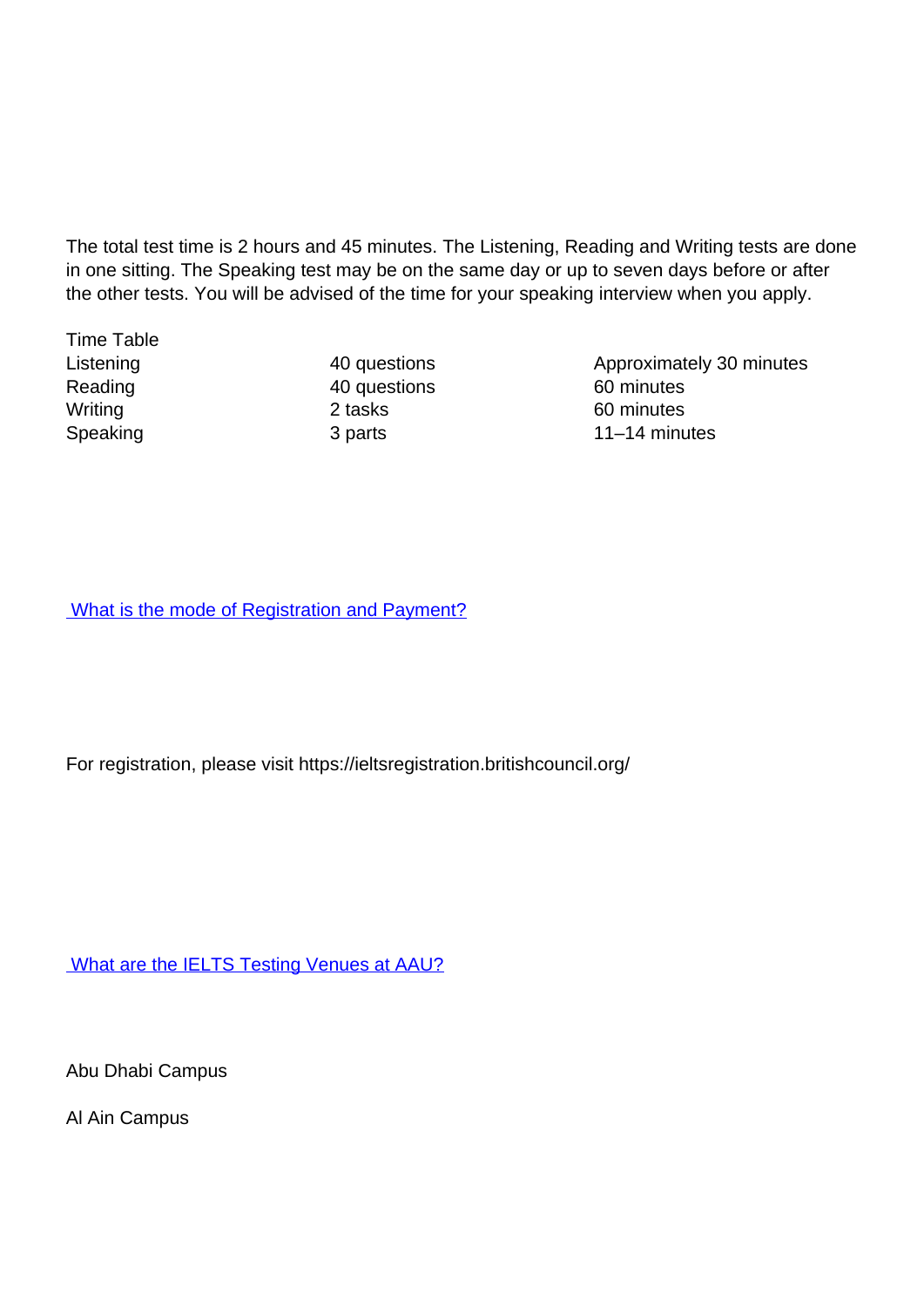What are the **IELTS** Test Fees?

Paper test: AED 1130 (Result: 13 days) Computer Delivered: AED 1260 (Result: 3-5 days)

Can I preview my IELTS results online?

You'll be able to preview your results on the result tab after logging on to the registration portal. You'll also receive a text message on the registered UAE local mobile number and by the email registered with.

What are the Required Identification Documents?

On the day of the test, students must present their original, valid and signed passport; or UAE National ID for identification purposes only.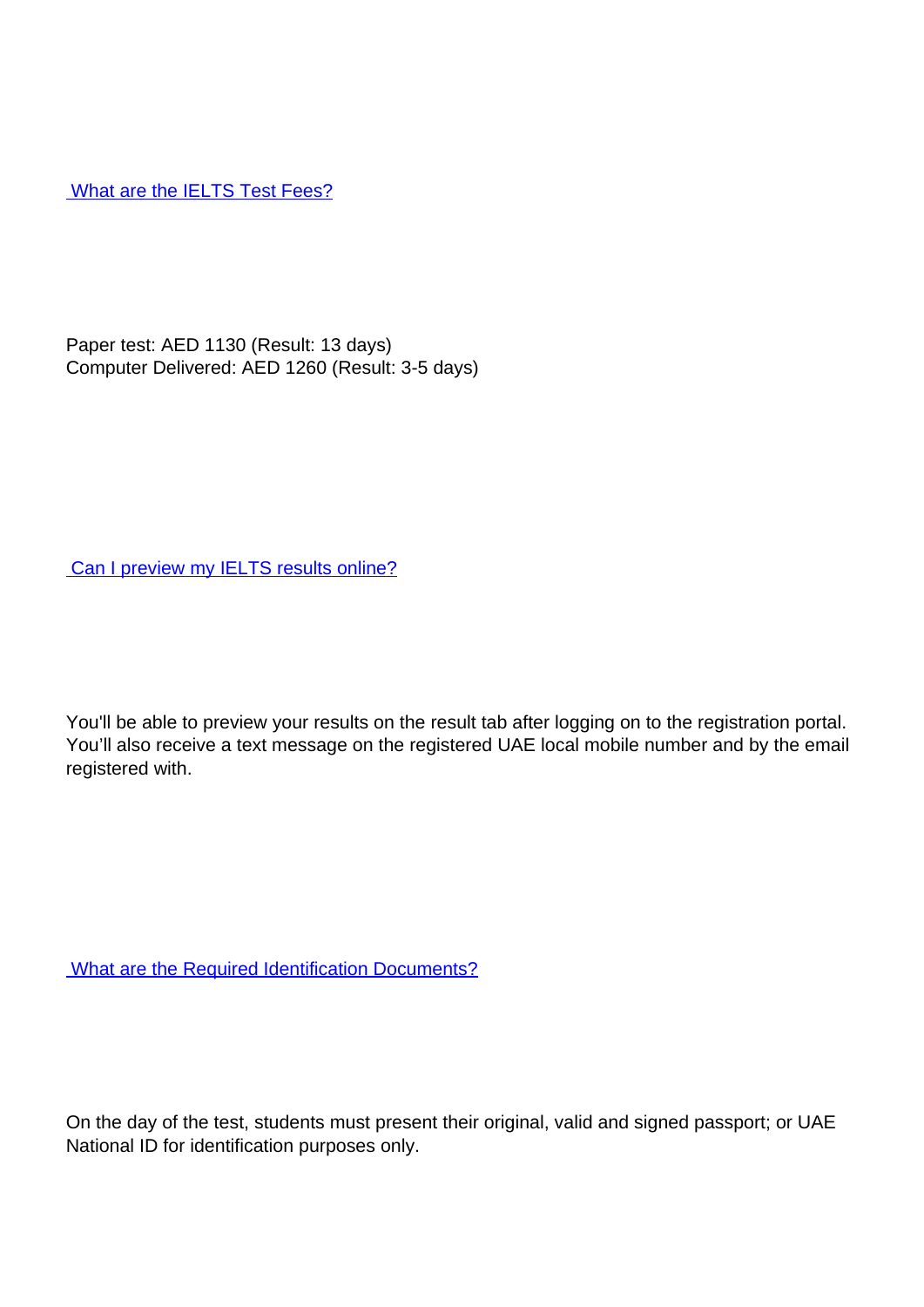Please note that you will not be allowed to enter the exam hall without the original ID that you used during your registration.

How Do I Prepare for the Test?

Road to IELTS is a popular online self-study resource for Listening, Reading, Writing and Speaking test practice. Written by the British Council for its IELTS students, Road to IELTS includes:

- practice materials
- timed tests
- tutorials
- online scoring
- self-assessment tools so that you can measure your progress.

You can try British Council's Road to IELTS resources with 10 hours of free study right now with no prior registration.

When you register for an IELTS test with British Council you'll be free to enjoy a further 20 hours of access to the learning materials.

You can also visit http://takeielts.britishcouncil.org/prepare-test/how-prepare-ielts-test to access to more British Council IELTS preparation materials.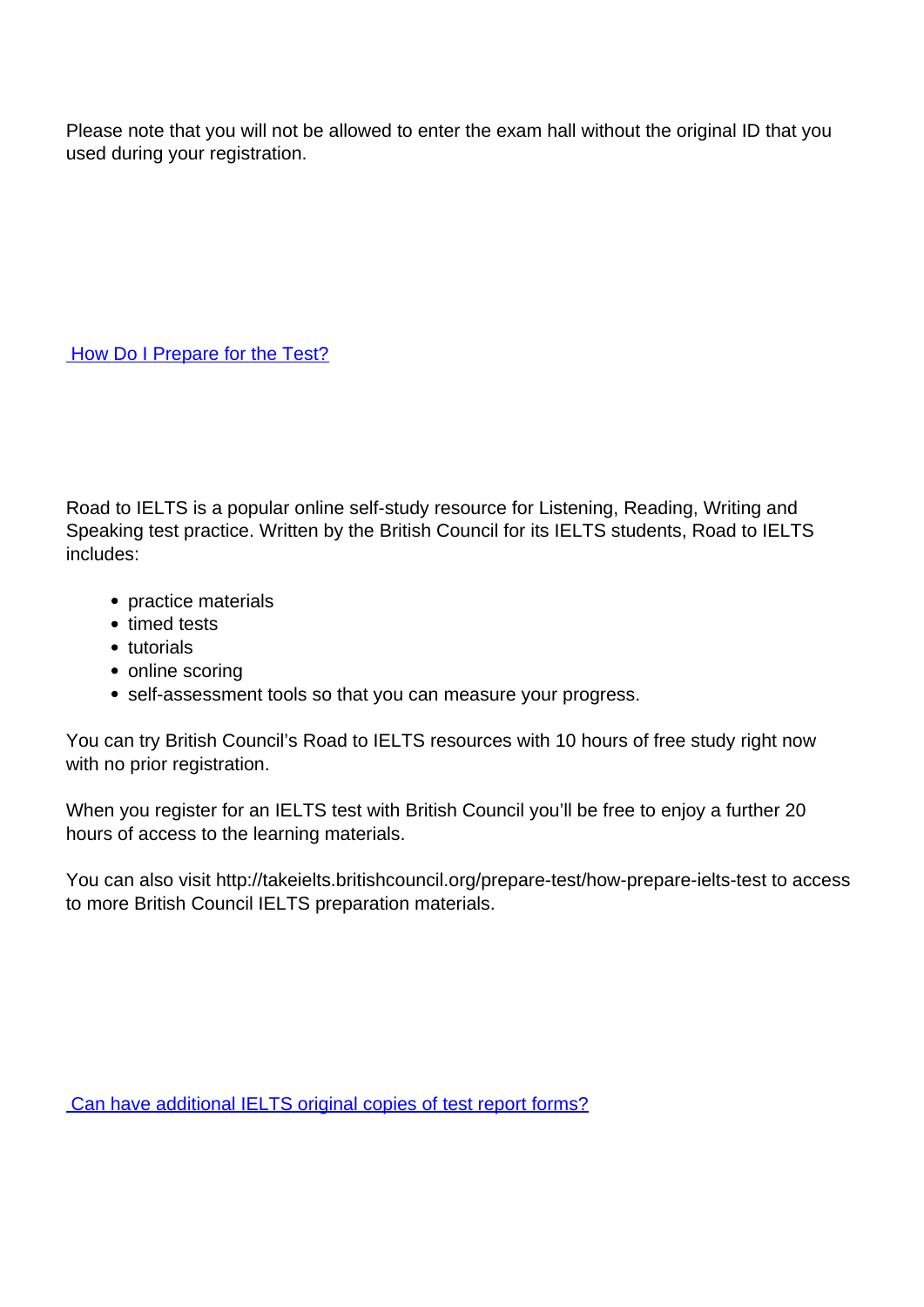Students can order for additional original copies (up to maximum of five) of test report forms to be posted to receiving institutions. If you would like us to do this, please apply through one of our British Council customer services points. They send them free of charge if applied within the 4(four) weeks from the result publishing date. However, for secure and faster delivery, additional courier charges may apply.

## **TOEFL ITP Test**

What is TOEFL ITP?

The purpose of the TOEFL ITP is to evaluate the English proficiency of people whose native language is not English. AAU administers the test to students who are enrolled at Al Ain University and outside.

The ITP TOEFL test is given in a single session of about two and a half hours which includes the time required for test directions. The ITP test consists of three sections:

- Listening Comprehension which measures the ability to understand spoken English;
- Structure and Written Expression which measures the ability to recognize standard written English;
- Reading Comprehension which measures the ability to read and understand nontechnical material.

TOTAL TIME 115 min. (approximately) Section 1 30-40 minutes Section 2 25 minutes Section 3 55 minutes

For sample questions, visit: http://www.ets.org/toefl\_itp/sample\_questions/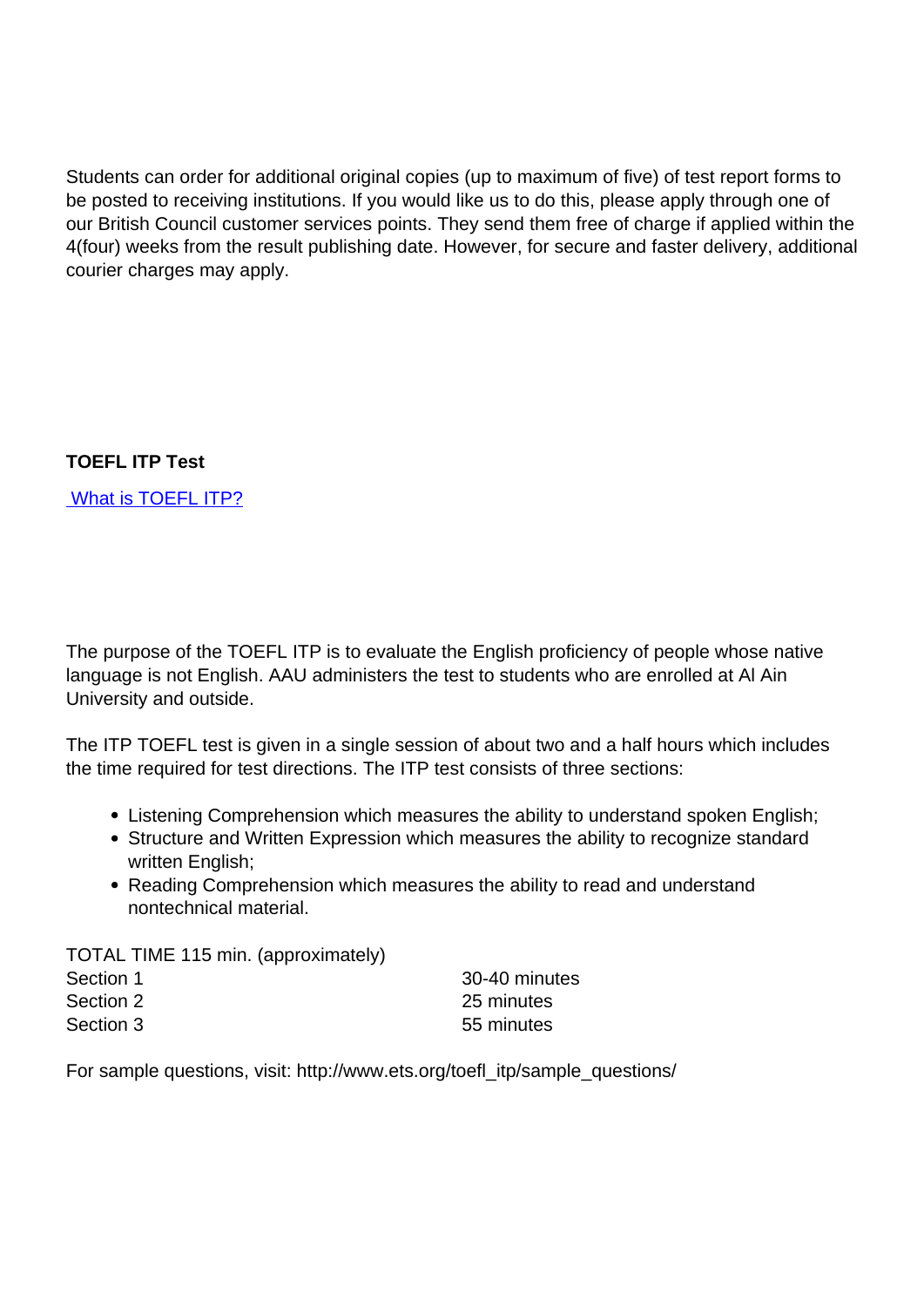- 1. TOEFL registration can only be made at the Registration Office in Building A.
- 2. The test application form should be filled in properly with all the student's contact details. The applicant's name should be spelled exactly as it appears on the identification that you will bring on the test day. Unclear applications will be rejected by the ELC, and then the student has to obtain another test date from the Registration Office.
- 3. Applicants should bring their application form and paid receipt along with an AAU ID card, for AAU students, or any government-issued identification; a passport, a National ID, or a driver's license are all acceptable (it must contain a recent photo and signature).
- 4. Students should arrive 30 minutes ahead of time for the test. The admission to the test hall will cease 10 minutes before the actual test time. Candidates are not permitted to enter the test hall after the doors are closed. There are no scheduled breaks during the TOEFL?ITP exam. Breaks are not allowed for any reason (e.g. fetching water, visits to the washroom etc.)
- 5. If a student is not able to attend the test for any reason, then the fees are refundable within a two-month period, or another test date can be obtained. In case the student does not attend the second assigned test, then the student is not eligible for the test and the original application will be cancelled by the ELC.
- 6. If an examinee is found cheating or commits any other misconduct, his/her exam will be cancelled immediately, without warning.
- 7. The TOEFL?ITP results are published within one week after the day of test. The results are posted on the ELC announcement board at English Language Center. The results are also provided over the phone to the candidates.
- 8. TOEFL?ITP score reports are valid for 2 years. Expired scores are not accepted for AAU admissions.